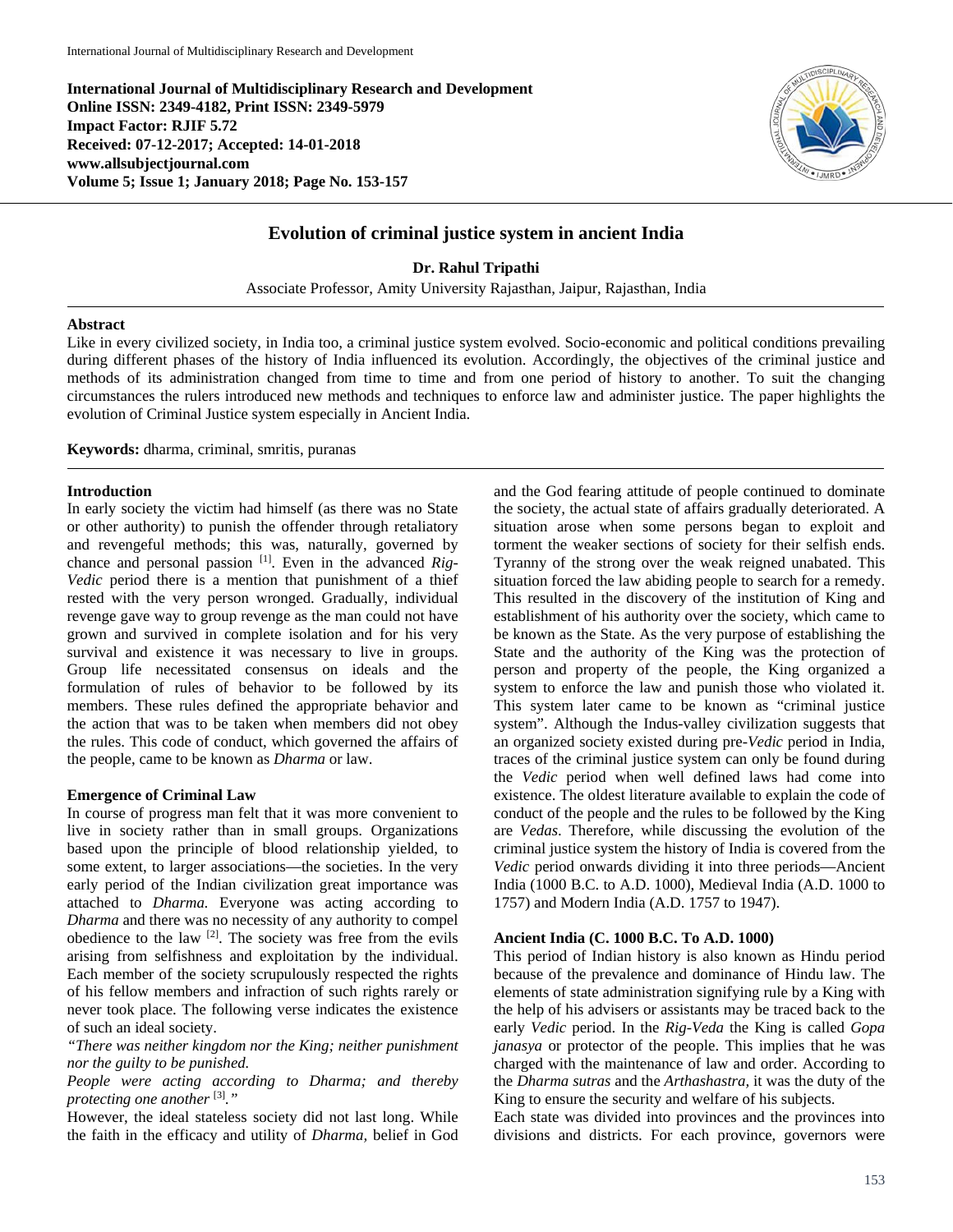appointed. District officers were entrusted with the judicial and administrative functions. According to Kautilya's *Arthashastra*, the administration of towns was entrusted to the *Nagarka.* He had not only to look after the maintenance of law and order but had also to enforce various building and sanitary regulations and to prepare census of the citizens. Apart from cities and towns, there were a large number of villages. In fact, the village was the basic unit of government. Each village consisted of a village headman and Village Council or *Panchayat*. The office of the village headman was mostly hereditary. In villages he represented the King's administration [4]. The most remarkable feature of the early *Vedic* polity was the institution of popular assemblies, of which two, namely, the *Sabha* and *Samiti* deserve special mention. In the later *Vedic* period, the *Samiti* disappeared as popular assembly while the *Sabha* became a narrow body corresponding to the King's Privy Council. The beginning of a regular system of state judicial administration may be traced to the pre-Mauryan age. The Mauryan period (c. 326-185 B.C.) fills a gap between two great epochs of administration of criminal justice in ancient India, namely, that as mentioned in the *Dharma sutra* on the one hand and that of Manu's code on the other.

The few references in Megasthenes' *Indica* to the penalties for offences current in Chandragupta's time breathe the spirit of the penal law of the preceding period. From Pillar Edict IV of Ashoka, we learn that even after his conversion to Buddhism he continued the death penalty for crimes, only softening its rigour by giving the convicts three days' respite before execution. The system of justice of the preceding period appears to have been continued by the Mauryas. The old division of urban and rural judiciary was continued in Ashoka's reign. The few references in the records of Mauryas point to the continuance of the state police of the preceding period. The jail administration of the earlier times appears to have been continued. The rule of the foreign dynasties of the pre-Gupta period is an important episode in the history of ancient Indian administration. Some of the Indo-Greek Kings organized their Indian dominions under provincial governors bearing Greek titles. The Kushanas (c. A.D. 120-220) brought with them an exalted conception of monarchy. They introduced two new grades of military or judicial officers, *Mahadandanayaks* and *Dandanayaks*, to make the justice system more effective. The Guptas (c. A.D. 320-550) created afresh a system of administration on imperial lines after the downfall of the Mauryan empire. The civil administration apparently was in the charge of the *Mantri* as before. In the branch of provincial administration the Guptas adopted the older models with changed official nomenclature and some striking innovations. The Municipal Board consisted of four members, namely, the Guild-President, the Chief Merchant, the Chief Artisan and the Chief Scribe. This marks a bold attempt to associate popular representatives with local administration.

After the Guptas, in Northern India, King Harshvardhana (A.D. 606-47) created a sound and efficient administration. The contemporary Chinese Buddhist pilgrim Hiuen Tsang gives high praise to Harshvardhana for his love of justice, his unremitting industry in the discharge of his duties and his piety and popularity. However, on the other hand, the penal law was marked by a certain degree of harshness in strong contrast to exceptional mildness under the Imperial Guptas. In the Deccan, the administration of the Imperial Chalukyas of Vatapi (A.D.540-753) was marked by the usual characteristics. The administration of Rajput states of Northern India was of the bureaucratic type. Salient features of the criminal justice system as evolved and prevailed during ancient India are described below.

#### **Concept of** *Dharma* **(Law)**

The Hindu legal system was embedded in *Dharma as*  propounded in the Vedas*, Puranas, Smritis* and other works on the topic. *Dharma*, i.e. law, constituted the blue print or master-plan for all round development of the individual and different sections of the society. The following verse describes the importance of the *Dharma* (law):

*"Those who destroy Dharma get destroyed. Dharma protects those who protect it. Therefore Dharma should not be destroyed."*

The law was recognized as a mighty instrument necessary for the protection of the individual's rights and liberties. Whenever the right or liberty of an individual was encroached upon by another, the injured individual could seek the protection of the law with the assistance of the King, howsoever powerful the opponent might be. The power of the King to enforce the law or to punish the wrong doer was recognized as the force (sanction) behind the law, which could compel implicit obedience to the law.

#### **Sources of** *Dharma*

The *Veda* was the first source of *Dharma* in ancient India. The *Dharma sutras*, Smritis and *Puranas* were the other important sources. Subsequently the *Mimamsa* (art of interpretation) and the *Nibandhas* (commentaries and digest) also became supplementary sources of law. Whenever there was conflict between *Vedas*, *Smritis* and *Puranas*, what was stated in the *Vedas was* to be taken as authority [5]. The source of the *Vedas*  was believed to be divine [6]. The *Vedas* are four in number, viz. the *Rig Veda*, the *Yajur Veda*, the *Sam Veda* and the Atharva *Veda*. As per Wilkins, among the *Vedas*, the Rig-*Veda* is the oldest, next in order was the *Yajur*-*Veda*, then the *Sama-Veda* and last of all the *Atharva-Veda*. Max- Muller gives the probable date of the *mantras*, or hymn portion of the *Vedas*, from 1200 to 800 B.C., and the *Brahmanas* from 800 to 600 B.C, and the rest from 600 to 200 B.C. Each of the *Vedas* consists of two main parts: a *Samhita,* or collection of *mantras* or hymns; and a *Brahmana*, containing ritualistic precept and illustration. Attached to each *Brahmana* is an *Upanishad* containing secret or mystical doctrine.

The *Dharmashastras* laid down the law or rules of conduct regulating the entire gamut of human activity. This necessarily included civil and criminal law. The earlier works, which laid down the law in the form of sutras, were divided into three classes, viz. *Srauta sutras, Grihya sutras* and *Dharma sutras.*  The *Dharma sutras* dealt with civil and criminal law. The important *Dharma sutras*, which were considered as high authority, were of Gautama, Baudhayana, Apastamba, Harita, Vasista and Vishnu. These *Dharma sutras*, therefore, can be regarded as the earliest works on Hindu legal system <sup>[7]</sup>.

The next important source of the Hindu law was the *Smritis.*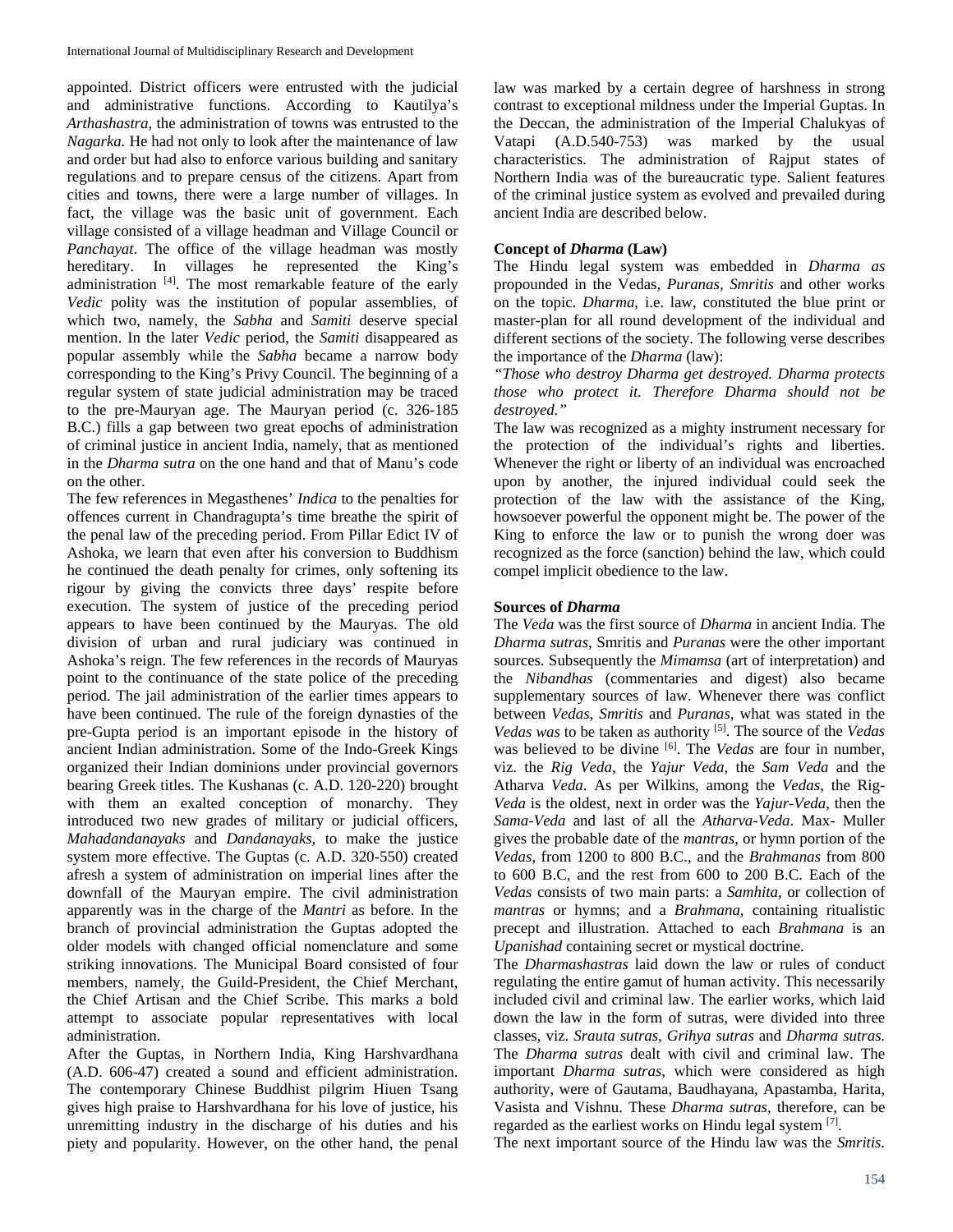The compilation of the *Smritis* resembles the modern method of codification. All the legal principles scattered in the *Vedas*  and also those included in the *Dharma sutras* as well as the custom or usage which came to be practised and accepted by the society were collected together and arranged subject wise in the *Smritis*. The Smritis dealt with constitution and gradation of courts, appointment of judges, the procedural law for the enforcement of substantive law, etc. They disclose a well developed legal and judicial system. The important *Smritis* are the *Manu Smriti,* the *Yajnavalkya Smriti,* the *Narada Smriti,* the *Parashara Smriti* and the *Katyayana Smriti.*

The eighteen sub-divisions of law, which cover civil as well as criminal law, are the special features of the *Manu Smriti.* All the law writers, from the  $2<sup>nd</sup>$  Century A.D. onwards, appear to have attached great importance to the *Manu Smriti* and it came to be recognized as the most authoritative work. However, in a research it has been found that out of 2685 verses (*shlokas*) in the *Manu Smriti* only 1214 verses are original and remaining 1471 verses are interpolated. The researcher has described how the interpolated verses of the *Manu Smriti* either contravene the views of Manu as expressed in other verses or are irrelevant to the subject matter where they are placed.

*Puranas* were also a source of law in ancient India. Each *Purana* is devoted to the praise of some special deity, who, according to its teaching, is supreme. The deities, described in other *Puranas* in equally extravagant language, are slighted, and in some case their worship forbidden. It seems to prove that these books must have been written at different times and in different places, and probably by those who were ignorant of what others had written. All the 18 Puranas are classified into three categories—(i) those which are devoted to Brahma viz. the *Brahma*, the *Brahmanda*, the *Brahmavaivarta*, the *Markandey*, the *Bhavishya*, and the *Vaman*; (ii) those devoted to Vishnu viz. the *Vishnu*, the *Bhagavata*, the *Naradiya*, the *Garuda*, the *Padma*, and the *Varaha*; and (iii) those devoted to Siva, viz. the *Siva*, the *Linga*, the *Skanda*, the *Agni*, the *Matsya*, the *Kurma*.

Kautilya's *Arthashastra* was considered to be another important and authoritative source of law during ancient India from the Mauryan period onwards. Kautilya, also known as Vishnugupta or Chankya, was a Minister of Chandragupta Maurya (c. 322-298 B.C.).He has given a detailed description of the legal system. According to Kautilya, an essential duty of government is maintaining order. He defines this broadly to include both maintenance of social order as well as order in the sense of preventing and punishing criminal activity. Kautilya has mentioned the law of procedures; the law of evidence in civil as well as criminal cases; procedure of criminal investigation; and quantum and method of punishments for various types of offences. Prisons, lockups and welfare of prisoners are also the subject matters of the *Arthashastra.* Kautilya has prescribed code of conduct for Judges and for the King. However, some of the provisions in the *Arthashashra* relating to punishments have also been found to be interpolations.

However, the above position changed with passage of time as it came to be recognized that in case of conflict between the law laid down in the *Shrutis* (*Vedas*) or the *Smritis* and the *Dharmanyaya*, i.e. King's law, the latter prevailed.

In addition to the literary works of the Hindu law, the customs and usages were also considered as law to administer justice. The *Gautama sutra* declared: "Administration of justice shall be regulated by the *Vedas*, the institutes of the sacred law; the *Vedangas* and the *Puranas.* The customs of the countries, castes and the family which are not opposed to sacred laws have also the authority." The *Katyayana Smriti* also provided that in the absence of a provision in the texts, a King should follow the usage. The *Yajnavalkya Smriti* prescribed that where two *Smritis* conflicted, principles of equity as determined by popular usages should prevail. The *Narada Smriti* mentioned: "When it is impossible to act up to the precept of sacred law, it becomes necessary to adopt a method on reasoning because custom decides everything and overrules the sacred law." From these provisions in the *Smritis* it is inferred that a practice had evolved to recognize the prevailing customs and local usage as authority during ancient India. As time elapsed the customs and usage had not only become the laws but also achieved superiority over the sacred law as found in the *Vedas*.

As regards the residuary matters, the power was vested with the King. It was provided that in cases where no principle of law was found in the *Shruti, Smritis* or custom, the King should decide according to his conscience. As acknowledged by the *Smritis* themselves, they were based partly on usage, partly on regulations made by the rulers and partly on decisions arrived at as a result of experience.

### **King and Courts**

Administration of justice, according to the *Smritis,* was one of the most important functions of the King. The *Smritis* stressed that the very object with which the institution of kingship was conceived and brought into existence was for the enforcement of *Dharma* (law) by the use of might of the King and also to punish individuals for contravention of *Dharma* and to give protection and relief to those who were subjected to injury. The *Smritis* greatly emphasized that it was the responsibility of the King to protect the people through proper and impartial administration of justice and that alone could bring peace and prosperity to the King himself and to the people as well The King's Court was the highest court of appeal as well as an original

Court in cases of vital importance to the State. In the King's Court, the King was advised by the Chief Justice and other judges, Ministers and elders, and representatives of trading community. Next to the King's Court was the Court of Chief Justice, which consisted of a board of Judges to assist him. In towns and districts the courts were presided over by the State officers, under the

Authority of the King, to administer justice. Ashoka entrusted *Mahamatras* with the task of invigilation of the town judiciary by means of periodical tours.

#### **Judicial System in Villages**

The criminal justice system of ancient India was so organized that every villager had easy and convenient access to a judicial forum. In Vedic society the village Samitis and *Sabhas* were two important instruments of Indian polity. The Village Councils, similar to modern *Panchayats*, consisted of a board of five or more members to dispense justice to villagers. The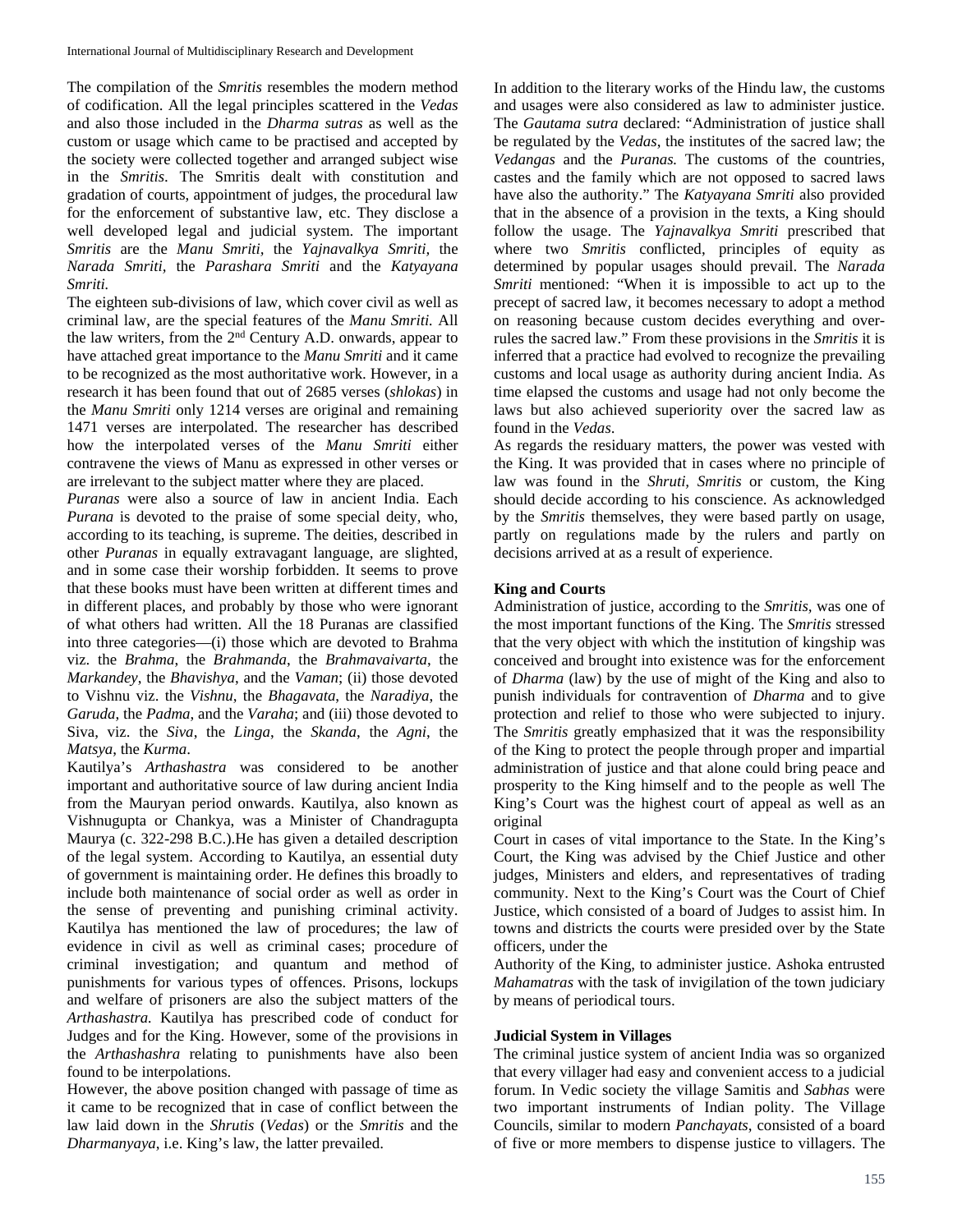administration of justice was largely the work of these village assemblies or other popular or communal bodies. Village headman had the authority to levy fines on offenders. There were several village committees, including a justice committee, appointed by people's vote.Village Council dealt with simple civil and criminal cases. Other criminal cases were presented before the central court or the courts in towns and district headquarters presided over by the government officers under the Royal authority to administer justice.

### **Police**

The first institution of state police may be traced to the pre-Mauryan period. Its full development is recorded in Kautilya's *Arthashastra.* It mentions that the police during ancient India was divided in two wings, namely, the regular police and the secret police. The regular police consisted of three tiers of officials: the *Pradesta* (rural) or the *Nagaraka* (urban) at the top, the rural and urban *Sthanikas* in the middle and the rural and urban *Gopas* at the bottom. In the course of his description of the *Pradesta's* duties, Kautilya tells how an inquest was held in case of sudden death. This involved a post-mortem examination of the body as well as thorough police investigation. In Kautilya's work the secret police is divided into two categories namely, the peripatetic and the stationary. The *Manu Smriti* prescribed instructions for the King to detect offences with the help of soldiers and spies. The *Katyayana Smriti* mentions of informant and investigating officer. This suggests that an agency like modern police existed during that period to assist the King in administration of justice.

## **Jails**

Like the institution of the state police, that of the state jail also begins with the pre-Mauryan period. It was provided that a jail should be constructed in the capital providing separate accommodation for men and women and it should be guarded. It was also prescribed that the prisoners should be employed in useful work. The policy of taking a sympathetic view, as regards persons found guilty of offences and punished with imprisonment imposed on them, was also laid down in the ancient Indian law. The *Dharmamahamatras* were charged with the duty of protecting prisoners from molestation and releasing the deserving ones. The *Arthashastra* gives a detailed account of jail administration.

### **Crime and Investigation**

Violation of criminal laws was considered an offence against the State. Any member of the public could bring the violation to the notice of the King and the King was under a duty to apprehend and punish the offender. It was provided that the King should take cognizance on his own, with or without any complaint by a private party, of criminal offences.

The information or complaint about the offence committed by any individual could be made by any citizen and not necessarily by the person injured or his relatives. The person, who on his own accord detected commission of offences and reported to the King, was known as *stobhaka*, i.e.informant. He was entitled to remuneration from the King for giving first information. A person who was appointed by the King to detect commission of offences was called *Suchaka*, i.e.

Investigation Officer. The special responsibility of the King in the matter of controlling crimes, detection of crimes and punishing the offenders was stressed in the *Manu Smriti* that contained the following guidelines for the King:

- Persons who commit offences or who conspire to commit offences are generally found in assembly houses, hotels, brothels, gambling houses, etc.;
- The King must post soldiers and spies for patrolling such places and in order to keep away thieves and antisocial elements; and
- He should appoint reformed thieves who were formerly associate with such doubtful elements and through them offenders must be detected and punished.

## **Punishments**

The *dandaniti*, i.e. punishment policy, is one of the elaborately dwelt upon subjects in ancient India as it was intimately connected with the administration of the State. Manu emphasized the importance and utility of punishment saying: "Punishment alone governs all created beings, it protects them and it watches over them while they are asleep." As per Manu, Yajnavalkya and Brihaspati there were four kinds or methods of punishment during ancient India, namely, admonition, censure, fine and corporal punishment. Corporal punishments included death penalty, cutting off the limb with which the offence was committed, branding on the head some mark indicating the offence committed, shaving the head of the offender and parading him in public streets. The nature and types of punishments were very cruel, inhuman and barbarous. The *Manu Smriti* and some other *Smritis* describe that the punishment was awarded according to the *Varna* of the offender as well as of the victim. For example, the *Gautam Smriti*, the *Manu Smriti* and the *Yajnavalkya Smriti* prescribed that a *Kshtriya* or a *Vaisya* abusing or defaming a *Brahmana*  was to be punished respectively with a fine of 100 panas and 150 panas while a *Sudra*

was punished by corporal punishment. This shows that lower the *Varna* of the offender the more severe the punishment. But, the *Katyayana Smriti* provided that if a *Kshatriya* was guilty of an offence the quantum of penalty imposed on him would be twice of the penalty imposed on a *Sudra* for the similar offence. The *Manu Smriti* has also a similar provision which provides that higher the *varna* of the offender greater the punishment. This indicates that there were contradictory provisions regarding punishment in different *Smritis.*

### **Examination of Witnesses and Perjury**

It was prescribed that the examination of witnesses should not be delayed. A serious defect, namely, miscarriage of justice, would result owing to delay in examination of witnesses. Witnesses were under legal compulsion to give evidence before the court. Failure to appear before the court entailed heavy penalty. Failure to give evidence amounted to giving false evidence. Perjury, i.e. the act of giving false evidence, was considered a serious offence and punishment was prescribed for it. The entire wealth of a person, who cited false witnesses out of greed, would be confiscated by the King, and in addition he would be externed. The party whose witnesses deposed against him could examine further and better witnesses to prove his case as well as to prove that the